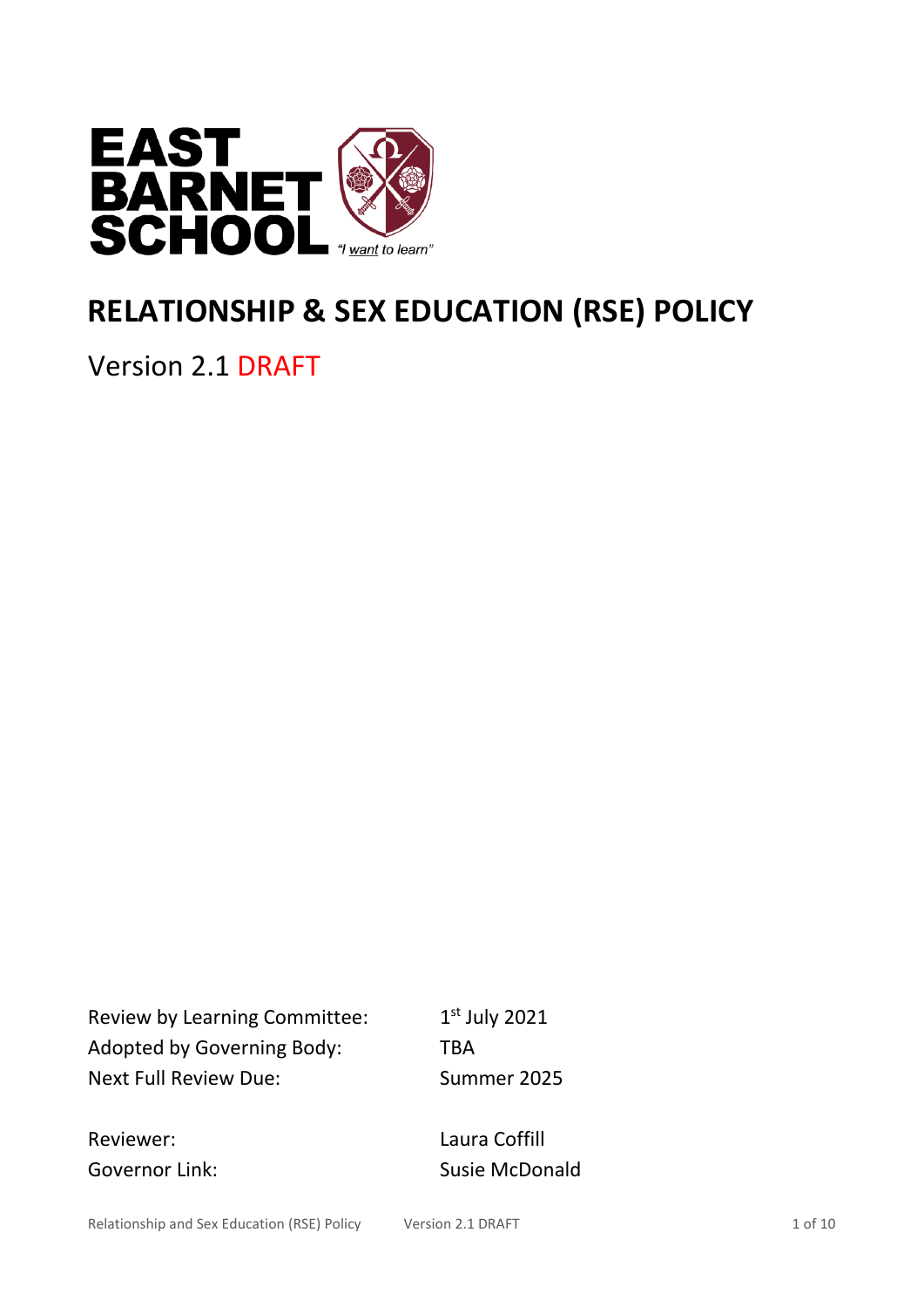Sex and Relationship Education supports the School's ethos of aiming to produce self-reflective, confident and articulate students. We work to make our community safe and welcoming, happy and supportive and acknowledge the importance of Relationship and Sex Education's role in supporting every student's physical, emotional and moral development and as a school share a common commitment to safeguard and promote the welfare of children and young people.

# **A.Guiding Principles**

- Relationship and Sex Education (RSE) is an educational entitlement of all students and an essential part of each student's personal development from adolescence into adulthood. It should enable students to make informed and positive choices.
- All students learn about what makes healthy relationships, including with family, friends and on- line, how to recognise unhealthy behaviour in relationships and how to seek help if they feel or are unsafe.
- The RSE programme must aim to develop the skills and attitudes which are required to enable students to form mutually supportive and respectful relationships with friends, members of their family and sexual partners, and to manage their adult lives in a responsible and healthy way.
- All students are supported to develop self-respect, confidence, and empathy.
- All Students are provided with a framework in which sensitive discussions can take place.
- All Students are prepared for puberty, and given an understanding of sexual development and the importance of health and hygiene.
- All students are provided with the correct vocabulary to describe all parts of themselves, their emotions and their identity.
- All teaching will be age appropriate and will respect the diversity of families and faith in our community.

# **B. Definition**

The DFE guidance defines RSE as "lifelong learning about physical, moral and emotional development. It is about the understanding of the importance of marriage and family life, stable and loving relationships, respect, love and care. It is also about the teaching of sex, sexuality and sexual health"<sup>[\[1\]](https://education.rcdow.org.uk/schools/a-model-policy-for-relationships-and-sex-education/#_ftn1)</sup>. It is about the development of the pupil's knowledge and understanding of her or him as a sexual being, about what it means to be fully human, called to live in right relationships with self and others and being enabled to make moral decisions in conscience. The DFE identifies three main elements: "attitudes and values, personal and social skills, and knowledge and understanding"<sup>[\[2\]](https://education.rcdow.org.uk/schools/a-model-policy-for-relationships-and-sex-education/#_ftn2)</sup>.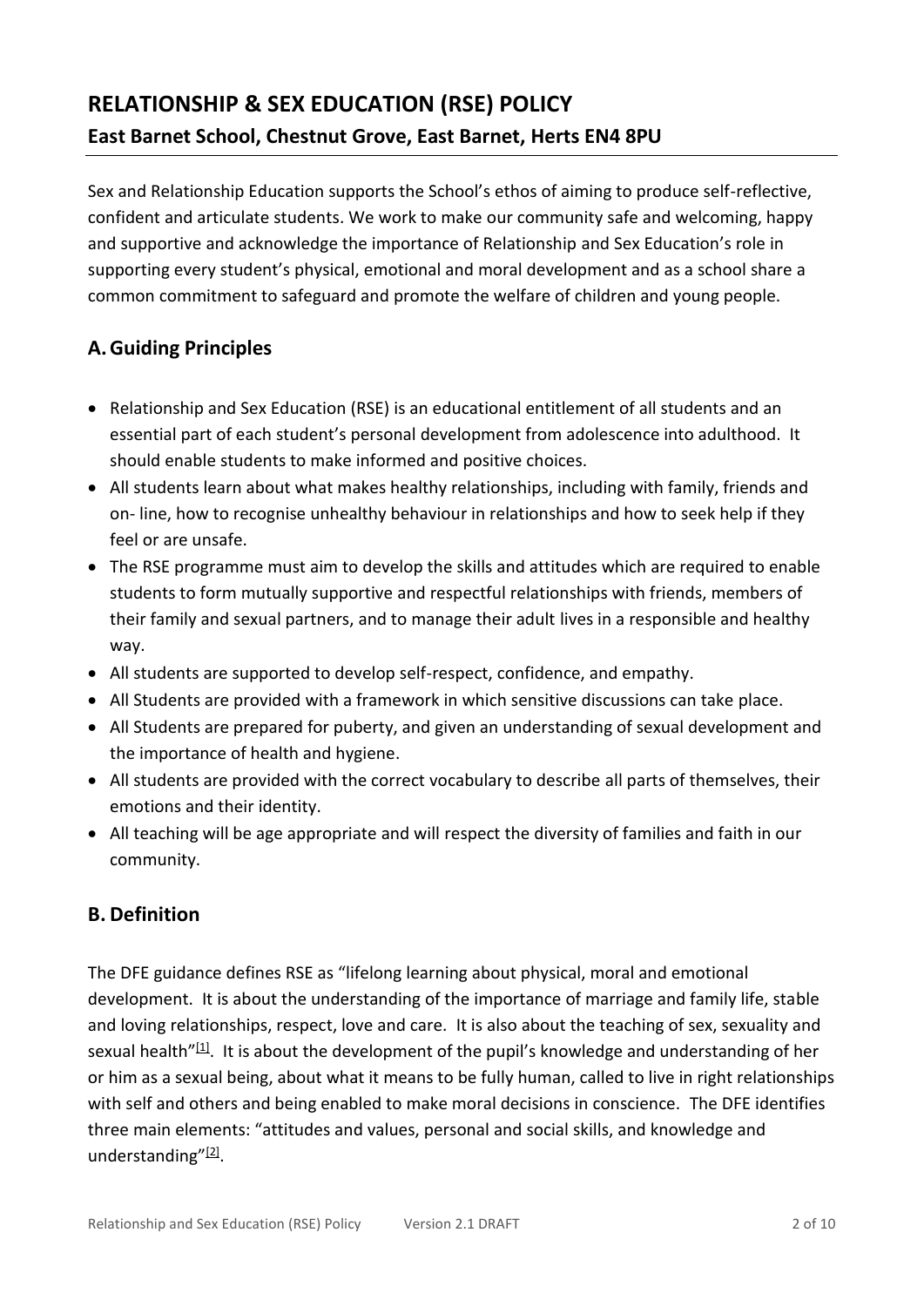# **C. Requirements**

## **1.1 The Governing Body**

The governing body will approve the RSE policy and hold the Headteacher to account for its implementation.

#### **1.2 The Headteacher**

The Headteacher is responsible for ensuring that RSE is taught consistently across the school, and for managing any requests to withdraw pupils from sex education components of RSE. The head teacher is also responsible for ensuring that any young person who was previously withdrawn from sex education but wishes to receive it during the 3 terms before they turn 16 is provided with sex education.

The Headteacher will ensure that all staff who will deliver the curriculum are given access and time to effective training.

The Headteacher will also ensure that the relevant member of SLT will consult with parents about the content of the RSE curriculum.

#### **1.3 Staff**

- Staff are responsible for:
	- $\circ$  Delivering RSE in a sensitive way, taking account of pupils' cultural and faith backgrounds
	- o Modelling positive attitudes to RSE, as with any other subject
	- o Monitoring children's learning to ensure they make progress.
	- o Responding to the needs of individual pupils
	- $\circ$  Responding appropriately to pupils whose parents wish them to be withdrawn from the sex education components of RSE.
- Staff should attend training on the delivery of RSE as part of their induction and as part of the continuing professional development calendar. The head teacher may also invite visitors from outside the school, such as school nurses or sexual health professionals, to provide support and training to staff teaching RSE.
- AEN staff will withdraw students from the lesson if they feel it is appropriate to deliver 1:1 work, alternatively, additional support may be provided in class for students with SEND.

# *Staff do not have the right to opt out of teaching RSE. Staff who have concerns about teaching aspects of RSE should discuss the concern with the PSHEE/RSE lead.*

#### **1.4 Students**

Students are expected to engage fully in RSE and, when discussing issues related to RSE, treat others with respect and sensitivity, as they would be expected to in any other lesson. A group agreement will be drawn up before the start of the session.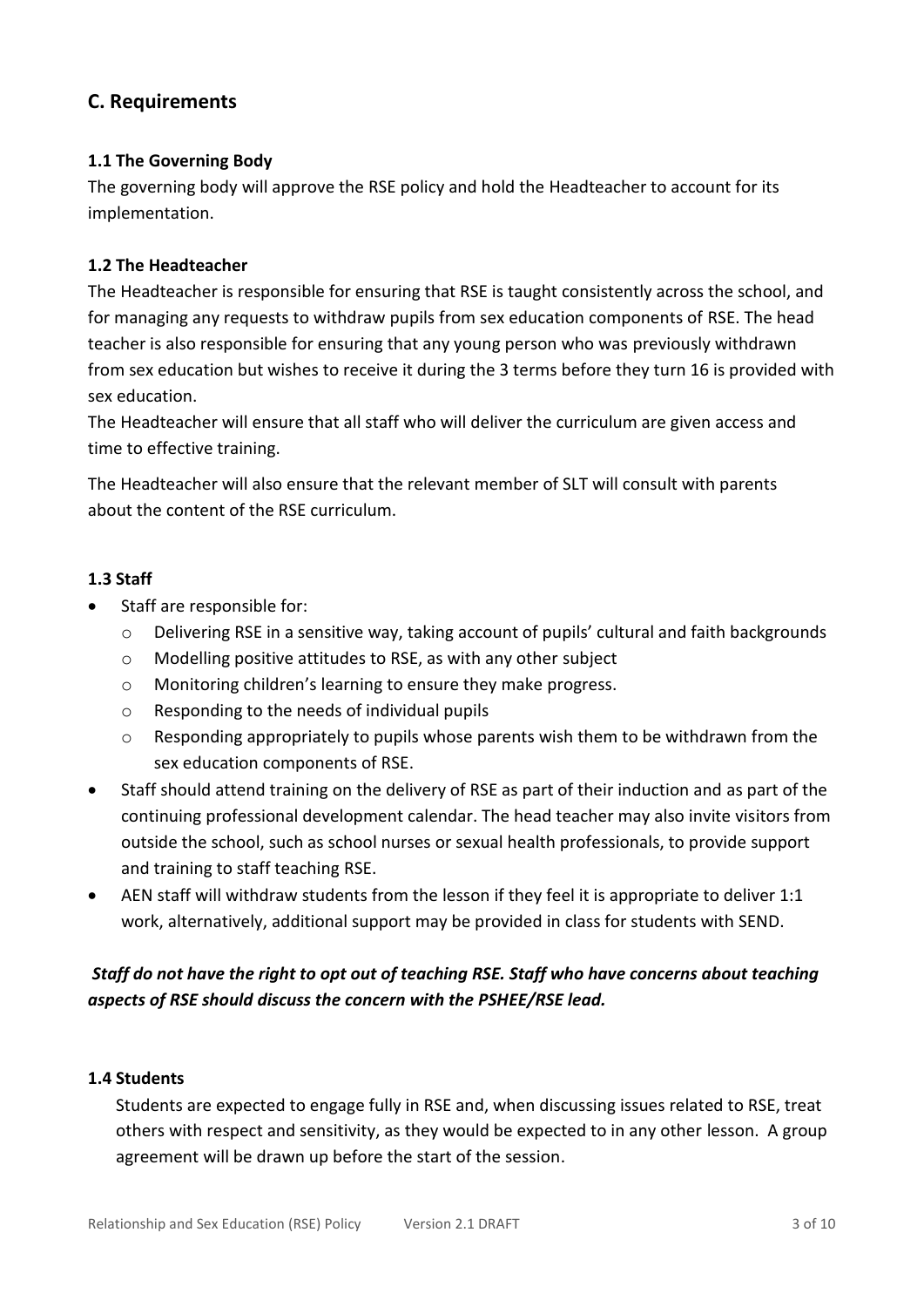# **2. Confidentiality**

- 2.1 Students may disclose information about their actual or intended sexual behaviour and/or seek advice from members of school staff. 'Staff' will be taken to include teachers, support staff, and any other adult who is supporting the school in the delivery of its curriculum and the care of students.
- 2.2 Under such circumstances, the relevant member of staff must make it clear to students that some information cannot be kept confidential, and that if certain disclosures are made the staff member will log on safeguard.
- 2.3 This will be particularly relevant in cases where students are engaging in or intending to engage in sexual activity below the legal age of consent (16) or in any case where the member of staff may judge the student to be at risk.
- 2.4 Students will be offered sensitive and appropriate support in the event of such disclosures. Further details can be found in the school's Child Protection Policy.
- 2.5 On certain occasions, particularly where there may be issues of child protection, the school will take appropriate action based on received information from other sources, for example, from other students.

# **3. Partnership with Parents and Carers**

- 3.1 Under the Education Act 1993, parents/carers have the right to withdraw their children from the sex education programme except for those parts of the programme taught as part of the statutory National Curriculum orders for science.
- 3.2 The RSE policy is available to parents/carers when their child enters the school and can be viewed on the school's website.
- 3.3 Parents/carers wishing to exercise their right to withdraw their child are advised to contact the PSHEE coordinator to discuss any issues of concern, followed by a letter to the Headteacher.
- 3.4 Alternative arrangements will be made by the Head of Year for any child who is withdrawn from RSE. Once a student has been withdrawn, he/she cannot take part in later Relationship and Sex Education lessons without their parents' approval.
- 3.5 Any enquiries about the Relationship and Sex Education curriculum should initially be made in writing to the Head of PSHEE.

# **4. Policy monitoring and review**

- 4.1 The school's RSE Policy will be reviewed annually by the PSHEE lead before being submitted to the School's Governing Body for amendment and adoption prior to publication.
- 4.2 This review involves evaluating the effectiveness of the programme of study by seeking the opinions and views of both students and teaching staff.
- 4.3 Teaching staff are informed of subsequent amendments to the programme of study and additional training is identified and delivered if required, with the support of external professionals and agencies if necessary.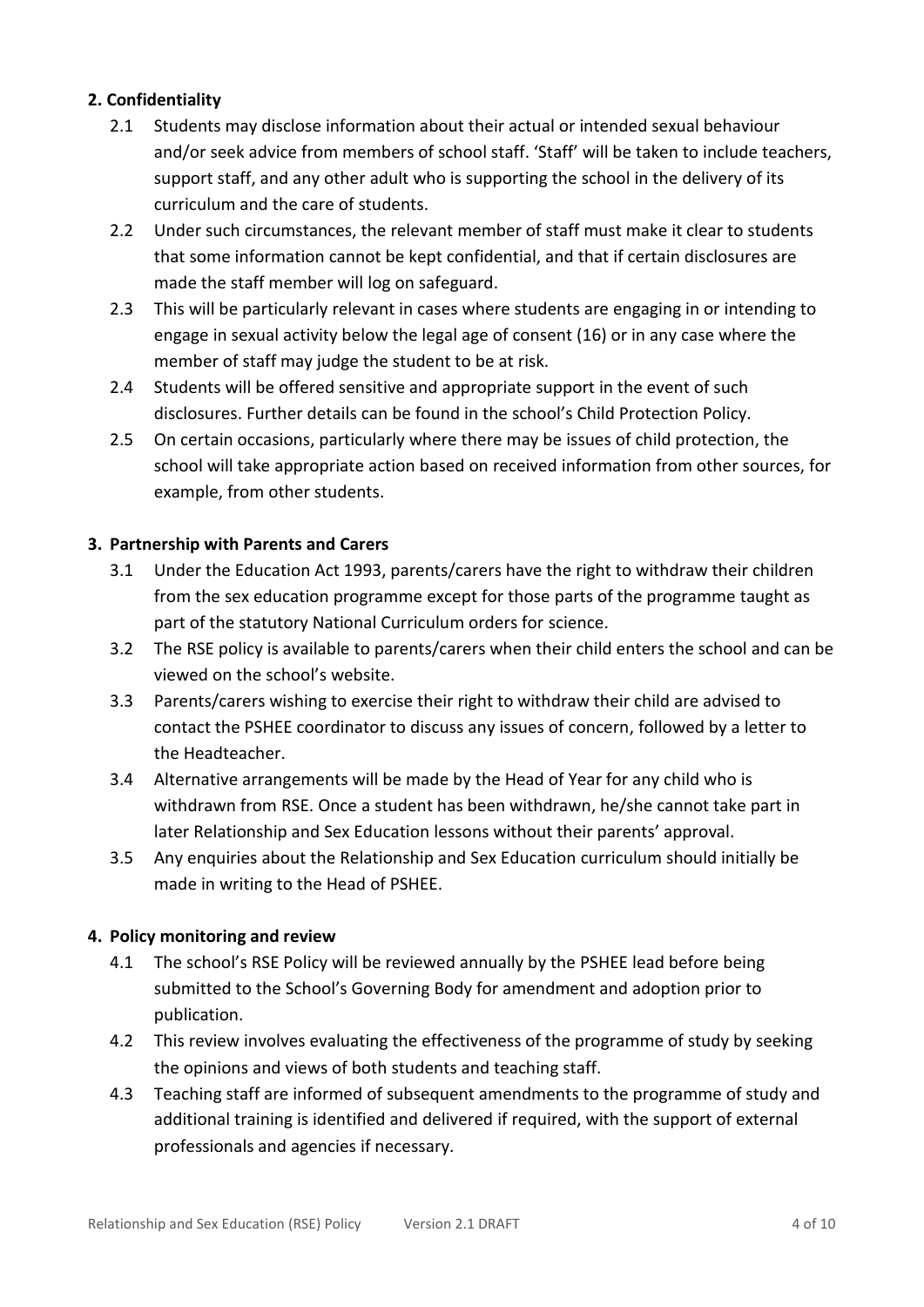# **D.Delivery of Relationship and Sex Education Programme**

RSE will be inclusive for all pupils, sensitive to all family and faith backgrounds and pupils' own identities. It will be respectful of all protected characteristics under the equality Act 2010. Protected characteristics are age, disability, gender reassignment, race, religion or belief, sex, sexual orientation, marriage and civil partnership and pregnancy and maternity. The school environment reflects, values and celebrates the diversity of our community. Across all key stages, pupils will be supported with developing the following skills:

- Communication skills
- Forming positive relationships including self-respect as well as respect and empathy for others
- Recognising and assessing potential risks
- Assertiveness and managing conflict and difficult emotions

Skills and knowledge will be taught in an age-appropriate way. Teaching methods are a combination of sharing information, and facilitating discussions and exploring issues and values. Lessons will be delivered by teaching staff within school. The Department for Education has set out guidance on what children should learn by the end of secondary school, under a series of themes which are set out below. Some themes will recur throughout key stages 3 and 4, others will be delivered in the most appropriate year only. Parents have the right to withdraw their children from lessons on sexual intimacy, sexualised behaviour, and sexual health.

#### **Families**

- There are different types of committed stable relationships
- How these relationships contribute to happiness and their importance for bringing up children
- What marriage is, including its legal status compared to other types of long-term relationships
- Why marriage is an important relationship choice for many couples and why it must be entered into freely
- The characteristics and legal status of other types of long-term relationships
- The roles and responsibilities of parents with respect to raising children, including the characteristics of successful parenting
- How to: determine whether other children, adults or sources of information are trustworthy: judge when a family, friend, intimate or other relationship is unsafe and, how to seek help or advice, including reporting concerns about others.

#### **Respectful Relationships**

- Characteristics of positive and healthy friendships (including online) including trust, respect, honesty, kindness, generosity, boundaries, privacy, consent and the management of conflict, reconciliation and ending (non-sexual) relationships
- Practical steps for a range of contexts to improve or support respectful relationships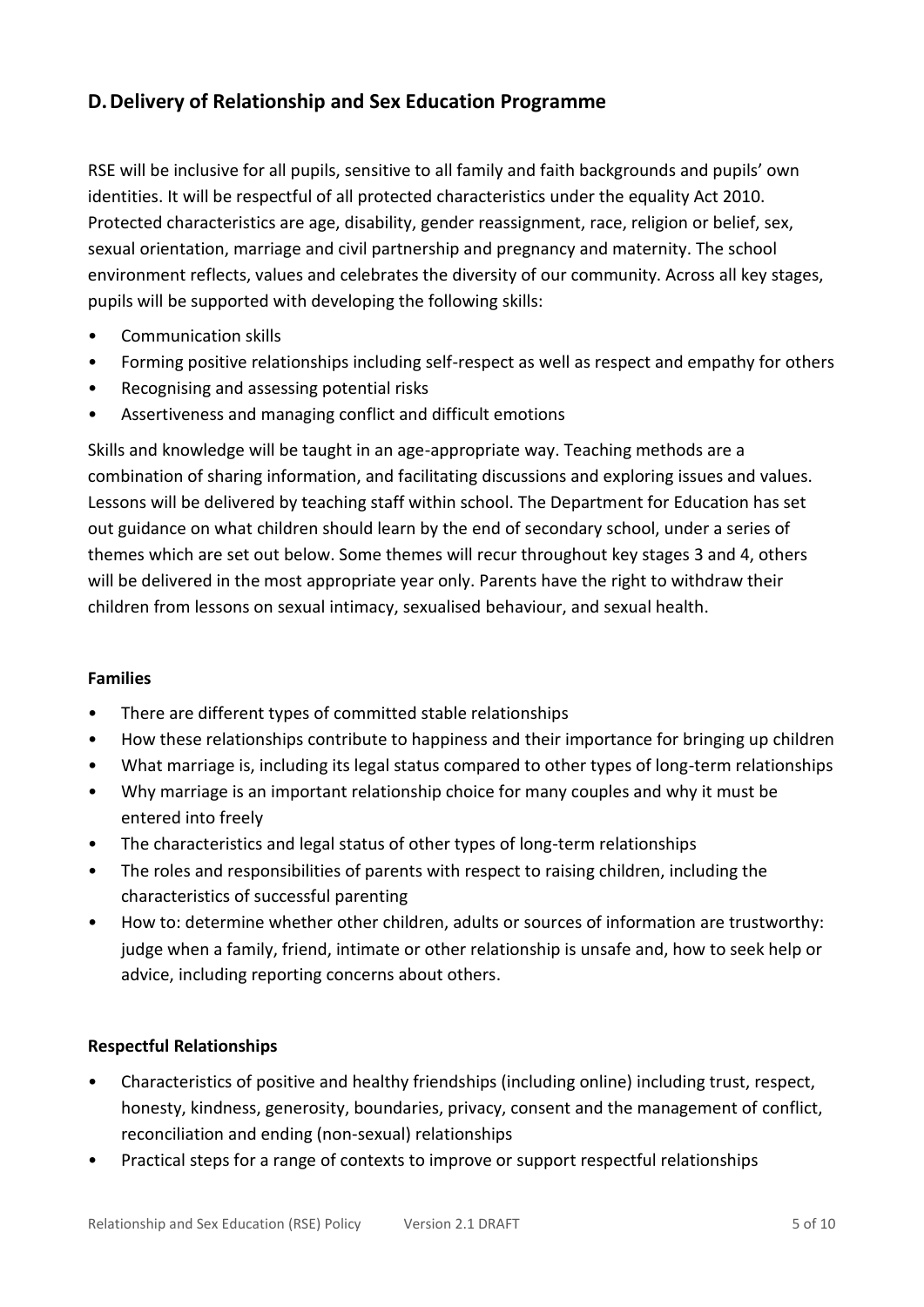- How stereotypes, in particular stereotypes based on sex, gender, race, religion, sexual orientation, or disability, can cause damage (e.g., how they might normalise non-consensual behaviour or encourage prejudice)
- In school and in wider society young people can expect to be treated with respect by others, and that in turn they should show due respect to others, including people in positions of authority and due tolerance of other people's beliefs
- Different types of bullying (including cyber bullying), the impact of bullying, responsibilities of bystanders to report bullying and how and where to get help
- Some types of behaviour within relationships are criminal, including violent behaviour and coercive control
- What constitutes sexual harassment and sexual violence and why these are always unacceptable
- Legal rights and responsibilities regarding equality (particularly with reference to the protected characteristics as defined in the Equality Act 2010) and that everyone is unique and equal

# **Online and Media**

- Rights, responsibilities, and opportunities online, including that the same expectations of behaviour apply in all contexts including online
- Online risks, including that any material someone provides to another has the potential to be shared online and the difficulty of removing potentially compromising material placed online
- What to do and where to get support to report material or manage issues online
- Sexually explicit material e.g., pornography presents a distorted picture of sexual behaviours, can damage the way people see themselves in relation to others and negatively affect how they behave towards sexual partners
- Sharing and viewing indecent images of children (including those created by children) is a criminal offence which carries severe penalties including jail
- How information and data is generated, collected, shared, and used online

# **Being Safe**

- The concepts and effects of, and laws relating to, sexual consent, sexual exploitation, abuse, grooming, coercion, harassment, rape, domestic abuse, forced marriage, honour-based violence and FGM
- How people can actively communicate and recognise consent, and how it may be withdrawn, in any context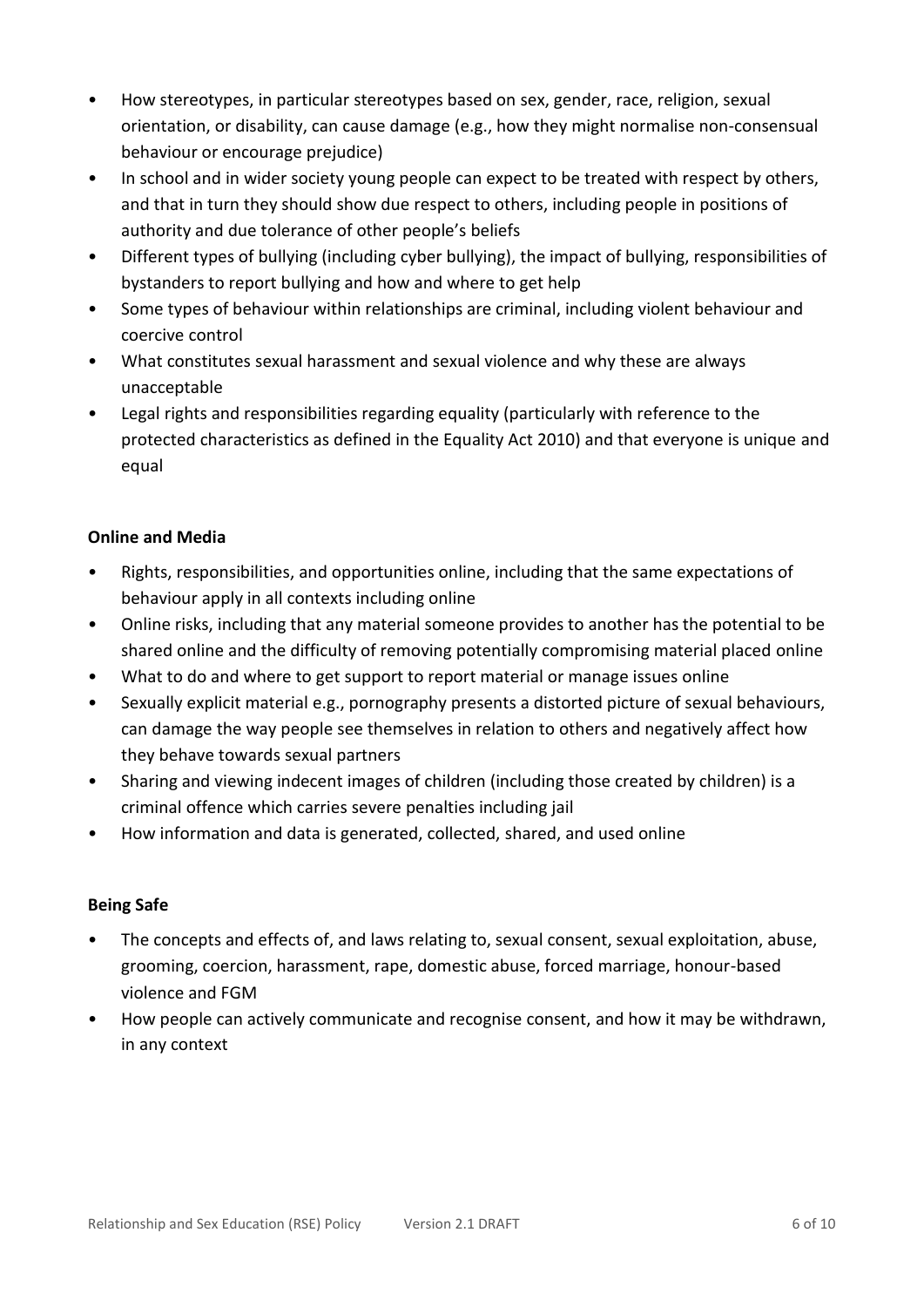#### **Intimate and sexual relationships, including sexual health**

- How to recognise the characteristics of healthy one-to-one intimate relationships
- All aspects of health can be affected by choices related to sex and relationships, positively or negatively
- Facts about reproductive health, including fertility and the potential impact of lifestyle on fertility
- Strategies for identifying and managing sexual pressure, including understanding peer pressure, resisting pressure, and not pressurising others
- Young people have a choice to delay sex or to enjoy intimacy without sex
- Facts about the full range of contraceptive choices, efficacy, and options available
- Facts around pregnancy including miscarriage
- Choices in relation to pregnancy (with medically and legally accurate, impartial information on all options)
- Sexually Transmitted Infections (STIs), the impact they can have on those who contract them and key facts about prevention and treatment
- How the use of alcohol and drugs can lead to risky sexual behaviour
- Sources of advice, including how to access confidential sexual health advice and treatment

This policy links with several school policies, practices and action plans including:

- Child protection policy
- Confidentiality policy
- Online safety and Acceptable Use Policies (AUP)

The following documents have informed the drafting of this policy:

- DfE statutory guidance "Keeping Children Safe in Education" 2020
- DfE guidance 'Relationship and sex education (RSE) and health education.

# **E. Appendices**

Appendix 1 Science lessons.

Appendix 2 Personal Social Health and Emotional Education (PSHEE) Lesson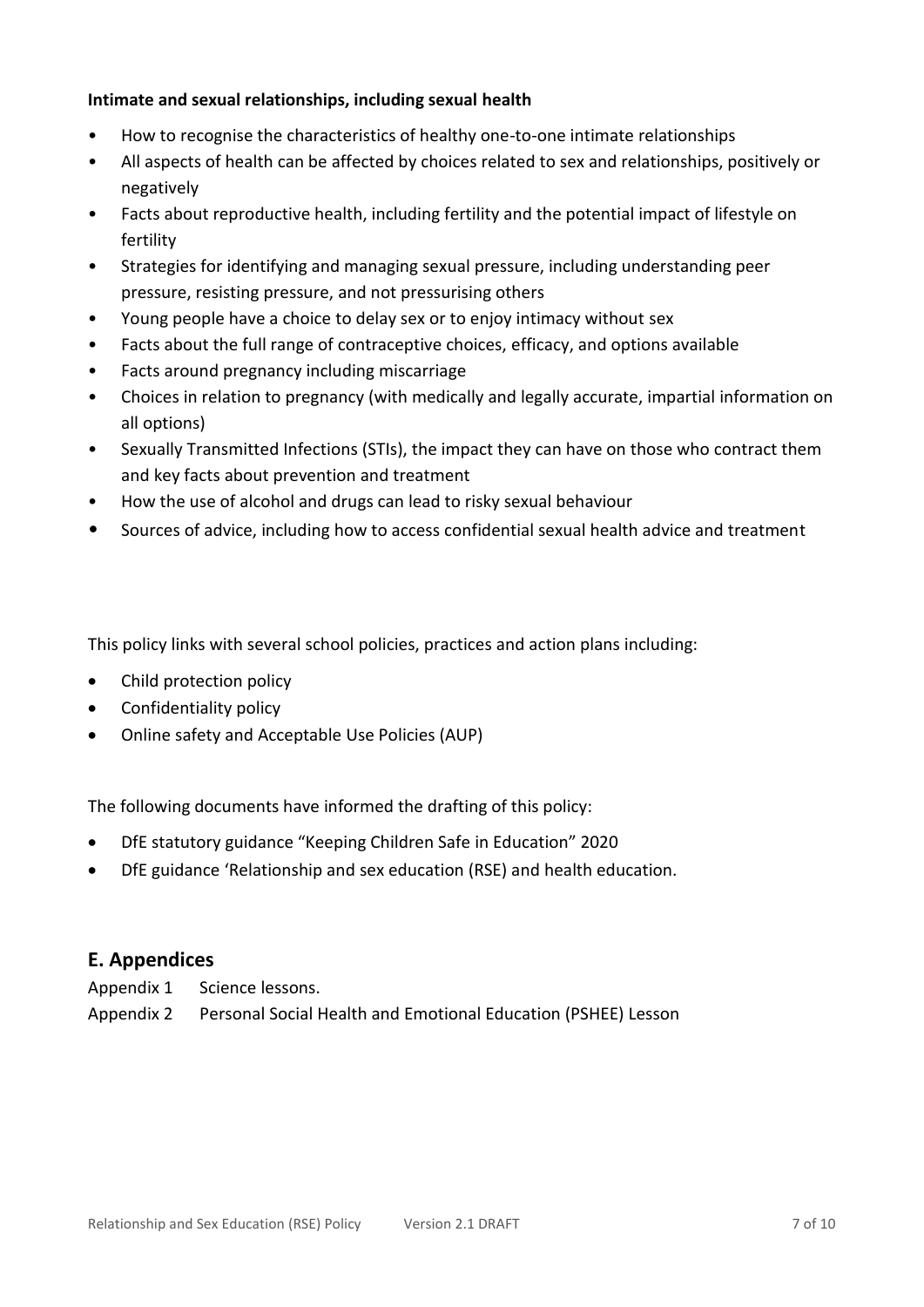# **Science lessons** Appendix 1

# **In Science, students will learn about these 'sex and relationship' topics:**

#### **1. At Key Stage Three (age 11- 14)**

- 1.1. That fertilisation in humans is the fusion of a male and a female sex cell.
- 1.2. About the physical and emotional changes that take place during adolescence.
- 1.3. About the human reproductive system, including the menstrual cycle and fertilisation.
- 1.4. How the foetus develops in the uterus.
- 1.5. How growth and introduction of bacteria and the reproduction of viruses can affect health.

#### **2. At Key Stage Four (age 14-16)**

- 2.1. The way in which hormonal control occurs, including the effects of sex hormones.
- 2.2. Some medical use of hormones, including the control and promotion of fertility.
- 2.3. The defence mechanism of the body.
- 2.4. How gender is determined in humans.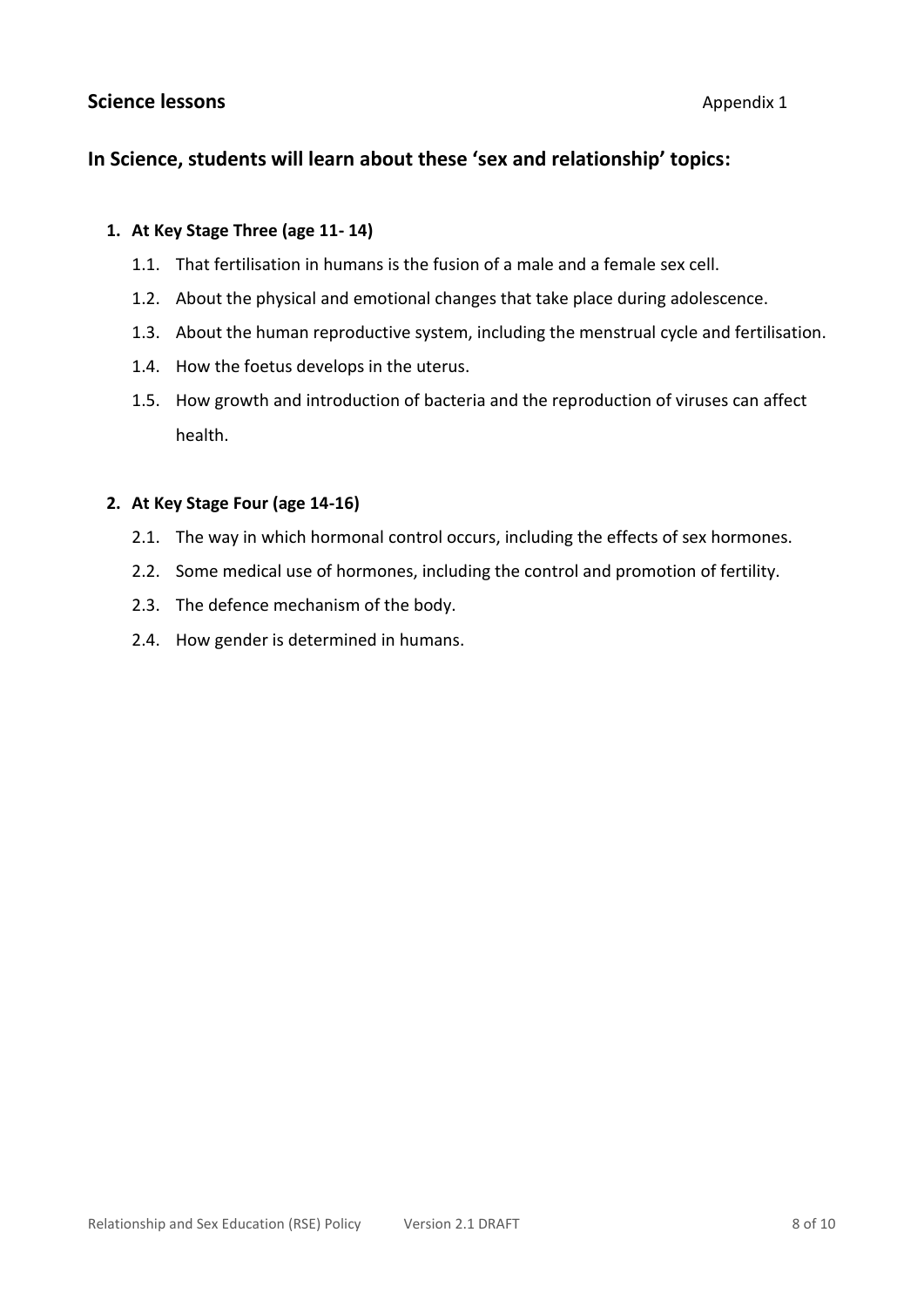| <b>YEAR</b>       | <b>TOPIC</b>     | <b>LEARNING OBJECTIVES</b>                                         |
|-------------------|------------------|--------------------------------------------------------------------|
| YEAR <sub>7</sub> | Growing up,      | To understand that puberty happens to everyone and at<br>$\bullet$ |
|                   | body changes     | different times.                                                   |
|                   | and personal     | To know the physical changes that will happen and                  |
|                   | hygiene.         | personal grooming.                                                 |
|                   |                  | To know and be able to use strategies to cope with the             |
|                   |                  | emotional changes.                                                 |
|                   | Unwanted         | To understand what sexism is and how it impacts upon<br>$\bullet$  |
|                   | contact and what | each gender.                                                       |
|                   | to do about it,  | To know what inappropriate behaviour/contact towards               |
|                   | sexism           | another person looks like and why it is not acceptable.            |
|                   |                  | What to do if you believe you have been a victim of                |
|                   |                  | unwanted contact and how you can access help and                   |
|                   |                  | support.                                                           |
|                   | Sexting and the  | Understanding the laws around sexting and the potential            |
|                   | Law              | harm and distress that it can cause.                               |
|                   | Forced marriages | The law on forced marriages and FGM and what to do if<br>$\bullet$ |
|                   | and FGM          | you are concerned for yourself or others.                          |
| YEAR <sub>8</sub> | Relationships    | To understand that that there are different types of<br>$\bullet$  |
|                   | and families     | committed, stable relationships and how these                      |
|                   |                  | relationships might contribute to human happiness and              |
|                   |                  | their importance for bringing up children.                         |
|                   | Introduction to  | To know the purpose of contraception and how it works<br>$\bullet$ |
|                   | contraception    | as well as the responsibility that each person has within a        |
|                   | (condoms and     | sexual relationship.                                               |
|                   | the pill)        |                                                                    |

#### **PSHEE OVERVIEW OF RELATIONSHIP AND SEX MODULES**